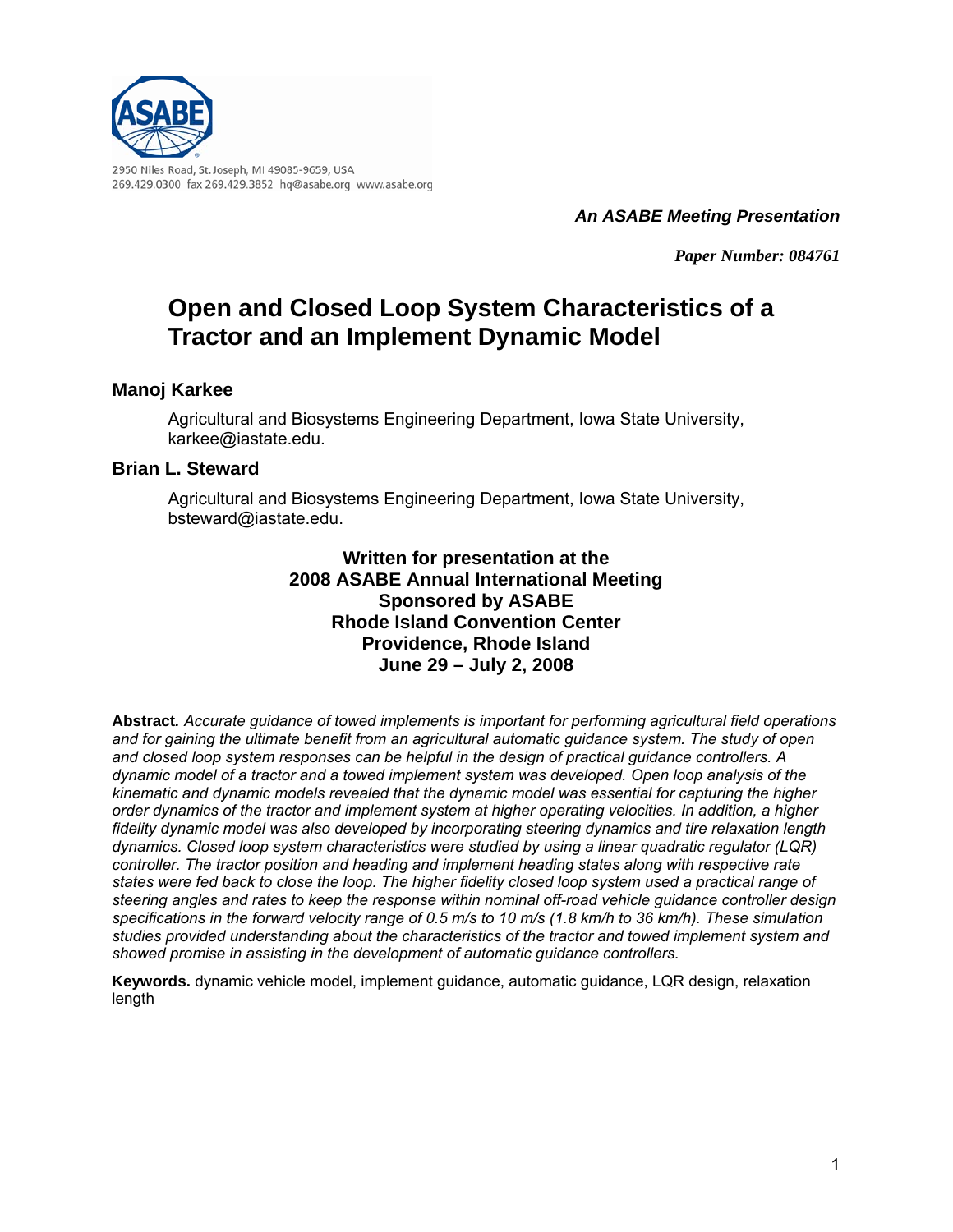## **1. Introduction**

Automatic guidance of agricultural equipment has been an active research area for several decades. The study of relative position based guidance systems was started in the 1970's and 1980's (Julian, 1971; Gerris and Surbrook, 1984; Smith et al., 1985), and continued into the 1990's and new millennium (Chi et al., 1990; Benson et al., 2001). In the mid and late 90's, excited by the successful application of Global Positioning System (GPS) in navigating airplanes and marine vehicles, researchers started applying high accuracy GPS signals to automatically guide agricultural equipment (O'Connor et al., 1996; O'Connor, 1997; Bell, 1997; Stombaugh et al., 1999). In contrast to vision-based or other relative position sensors, GPS provided absolute position and bearing measurements of agricultural vehicles. Due to its global availability and relatively low cost, GPS technology was key in bringing agricultural automation technology up to a new level.

In the past decade, several researchers developed automatic steering controllers to guide agricultural vehicles to straight and curved paths. Stombaugh et al. (1999) developed a GPS-based navigation controller using a double integrator vehicle model. The steering controller was based on a second order derivative transfer function. The controller was stable for velocities less than 6.8 m/s. Bell (2000) developed a linear quadratic regulator (LQR) steering controller based on a kinematic tractor model. Bevly et al. (2002) developed a system identification (ID) based tractor model and compared the performance of the automatic steering controllers designed based on the kinematic, dynamic and system ID-based models.

These automatic guidance controllers used position and/or heading feedback from only tractor mounted sensor(s). To make the agricultural automation widely acceptable, the capabilities of the automatic guidance systems must be extended to implements as well (Bevly, 2001). In the end, it is the implement which often performs the field operation and as such navigating the implement is equally or even more important than guiding the tractor (Karkee et al., 2007).

Some researchers have developed guidance controllers for tractor-and-implement systems. O'Connor et al. (1996) and O'Connor (1997) developed an automatic steering controller based on a kinematic tractor-and-implement model. They designed a hybrid controller to provide a fast response to large errors. A coarse steering command was generated by a nonlinear control law. When the errors were reduced to certain threshold level, an LQR controller took over. Bell (1997) developed a kinematic model of a tractor-and-implement system and designed an automatic tracking LQR controller. He demonstrated that implement control is possible, but is more problematic due to the need of steering angles larger than the practical limit and difficulties in estimating position and attitude of the implement without a sensor on the implement. Takigawa et al. (1998) developed a trajectory control method for an agricultural vehicle and a mounted implement system. The feedback controller was designed based on a kinematic vehicle model. Also based on a kinematic model, Karkee et al. (2007) developed an integrated position and heading feedback controller for a tractor-and-implement system. Simulation results showed that the tractor-and-implement steering controller can meet the nominal design specifications of 16 s settling time and 10% maximum overshoot.

One common element in all tractor-and-implement tracking controller design studies was that they used a kinematic tractor-and-implement model. Because the model neglects important dynamics at higher velocities, a kinematic model based guidance controller goes unstable at higher velocities (Bevly et al., 2002). Development of tractor and implement dynamic models and the study of the open and closed loop system characteristics is essential to better understanding the system and developing a robust guidance controller. Another limitation of these tractor and implement guidance controllers was that only the implement position and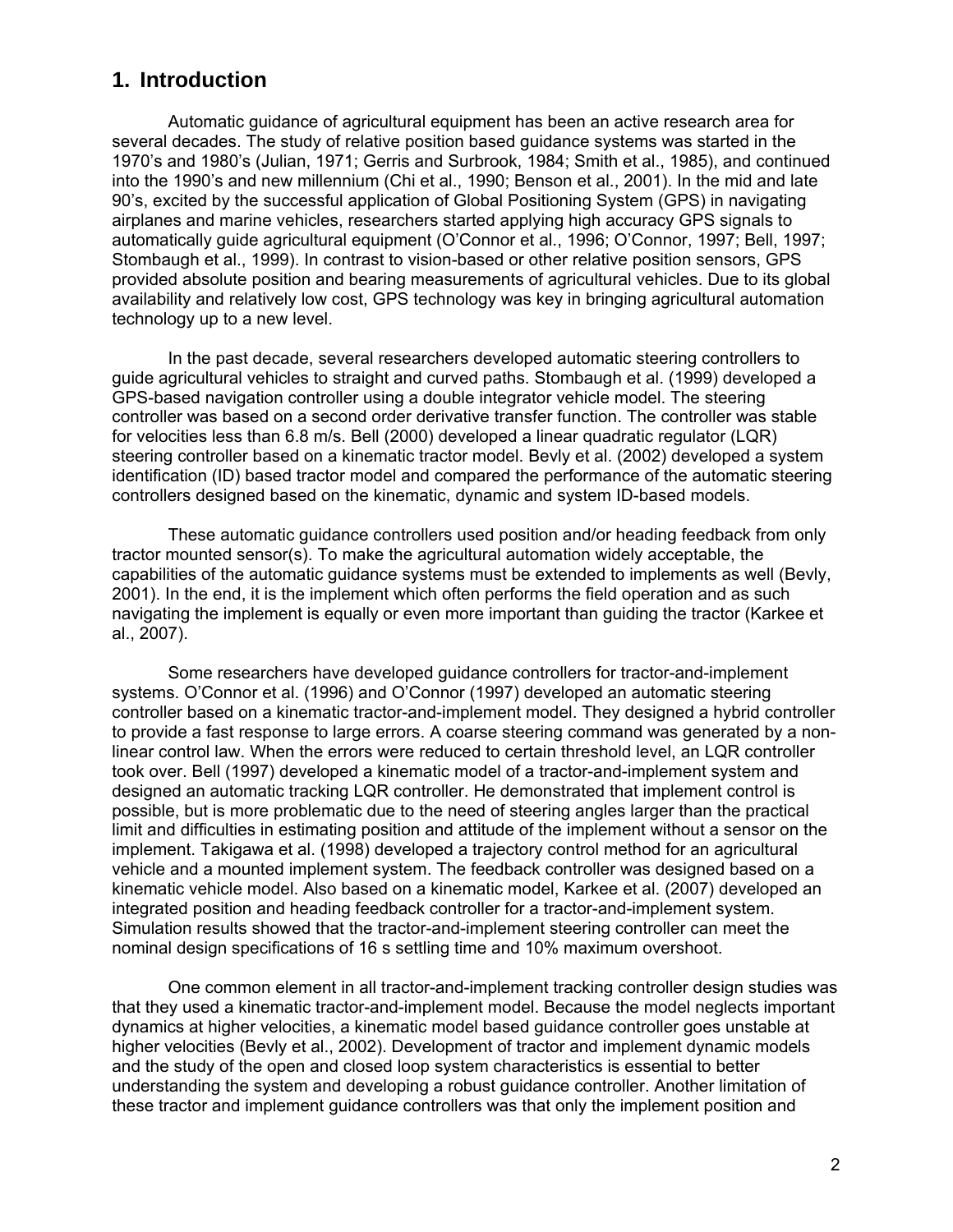heading were fedback to the controllers and the tractor position and heading were neglected. A simultaneous tractor position and heading, and implement position and heading feedback guidance system is essential to get the real benefit from the automatic steering controller.

The objectives of this work were to:

- Develop a dynamic model of a tractor and towed implement system
- Study the open and closed loop characteristics of the tractor and implement system and evaluate the response of the closed loop system

# **2. Dynamic Bicycle Model of a Tractor and Towed Implement System**

A dynamic model was developed for a tractor-and-wheeled-towed-implement system (called tractor-and-implement system in the text to follow, Fig. 1). This model, took a "bicycle" approach meaning that the lateral forces in the left and right wheels were assumed to be equal and summed together, and front wheel steering was used. The system was constained to only allow yawing and lateral motion with a constant forward tractor velocity. The model thus included lateral velocity and yaw rate states for the tractor and a yaw rate state for the implement, which were driven by the lateral tire forces generated through tire side slip. The tractor and the implement rigid bodies were linked by a revolute joint at the hitch point (Feng et al., 2005). The tractor and implement velocities were coupled to each other using the constraint caused by the joint. Common vehicle dynamics symbols were used to describe the dynamics of the tractor-and-implement system (for notation, see the list of the variables).

For a constant forward velocity, the yaw plane lateral motion is given by (Greenwood, 1969),

$$
m^{t}(\dot{v}_{c}^{t} + u_{c}^{t}\gamma^{t}) = F_{x,f}^{t} \sin \delta + F_{y,f}^{t} \cos \delta + F_{y,r}^{t} + F_{y,p}^{t}
$$
(1)

Similarly, yaw motion is given by,

$$
I_{z,c}^t \dot{\gamma}^t = a \Big( F_{x,f}^t \sin \delta + F_{y,f}^t \cos \delta \Big) - b F_{y,r}^t - c F_{y,p}^t \tag{2}
$$

Assuming small angle *δ* and further linearizing the equations*,*

$$
m^{t}\left(\dot{v}_{c}^{t}+u_{c}^{t}\gamma^{t}\right)=F_{y,f}^{t}+F_{y,r}^{t}+F_{y,p}^{t}
$$
\n(3)

$$
I_{z,c}^t \dot{\gamma}^t = a F_{y,f}^t - b F_{y,r}^t - c F_{y,p}^t
$$
 (4)

The velocity of the tractor at the hitch point, p, is given by (Greenwood, 1965),

$$
u_p^t = u_c^t
$$
 (5)  $v_p^t = v_c^t - c\gamma^t$  (6)

Resolving in the implement coordinates,

$$
u_p^i = u_c^t \cos \lambda - \left(v_c^t - c\gamma^t\right) \sin \lambda \qquad (7) \quad v_p^i = u_c^t \sin \lambda + \left(v_c^t - c\gamma^t\right) \cos \lambda \quad (8)
$$
  
Translating the hitch point velocities to the implement CG,

cos  $\lambda - (v_c^t - c\gamma^t)$ sin  $\lambda$ *t i*  $u_c^i = u_p^i = u_c^i \cos \lambda - (v_c^i - c\gamma^i) \sin \lambda$  (9)

$$
u_c = u_p - u_c \cos \lambda - (v_c - c \gamma) \sin \lambda
$$
  
\n
$$
v_c^i = v_p^i - d\gamma^i = u_c^i \sin \lambda + (v_c^i - c\gamma^i) \cos \lambda - d\gamma^i
$$
 (10)

Taking derivatives, the lateral acceleration is,

$$
\dot{v}_c^i = \dot{u}_c^t \sin \lambda + u_c^t \cos \lambda \dot{\lambda} + (\dot{v}_c^t - c\dot{\gamma}^t) \cos \lambda - (v_c^t - c\gamma^t) \sin \lambda \dot{\lambda} - d\dot{\gamma}^i
$$
 (11)  
Assuming a small angle  $\lambda$  and further linearizing the system,

$$
u_c^i = u_c^t
$$
 (12) 
$$
v_c^i = (v_c^t - c\gamma^t) - d\gamma^i
$$
 (13)

$$
\dot{\mathbf{v}}_c^i = \mathbf{u}_c^t \dot{\mathbf{\lambda}} + (\dot{\mathbf{v}}_c^t - c\dot{\mathbf{y}}^t) - d\dot{\mathbf{y}}^i
$$
\n(14)

Now, the implement lateral motion is given by,

$$
m^{i}(\dot{v}_{c}^{i} + u_{c}^{i}\gamma^{i}) = F_{y,p}^{i} + F_{y,r}^{i}
$$
\n(15)

Substituting eq. 14 to eq. 15 and solving for  $F_{y,p}^i$ ,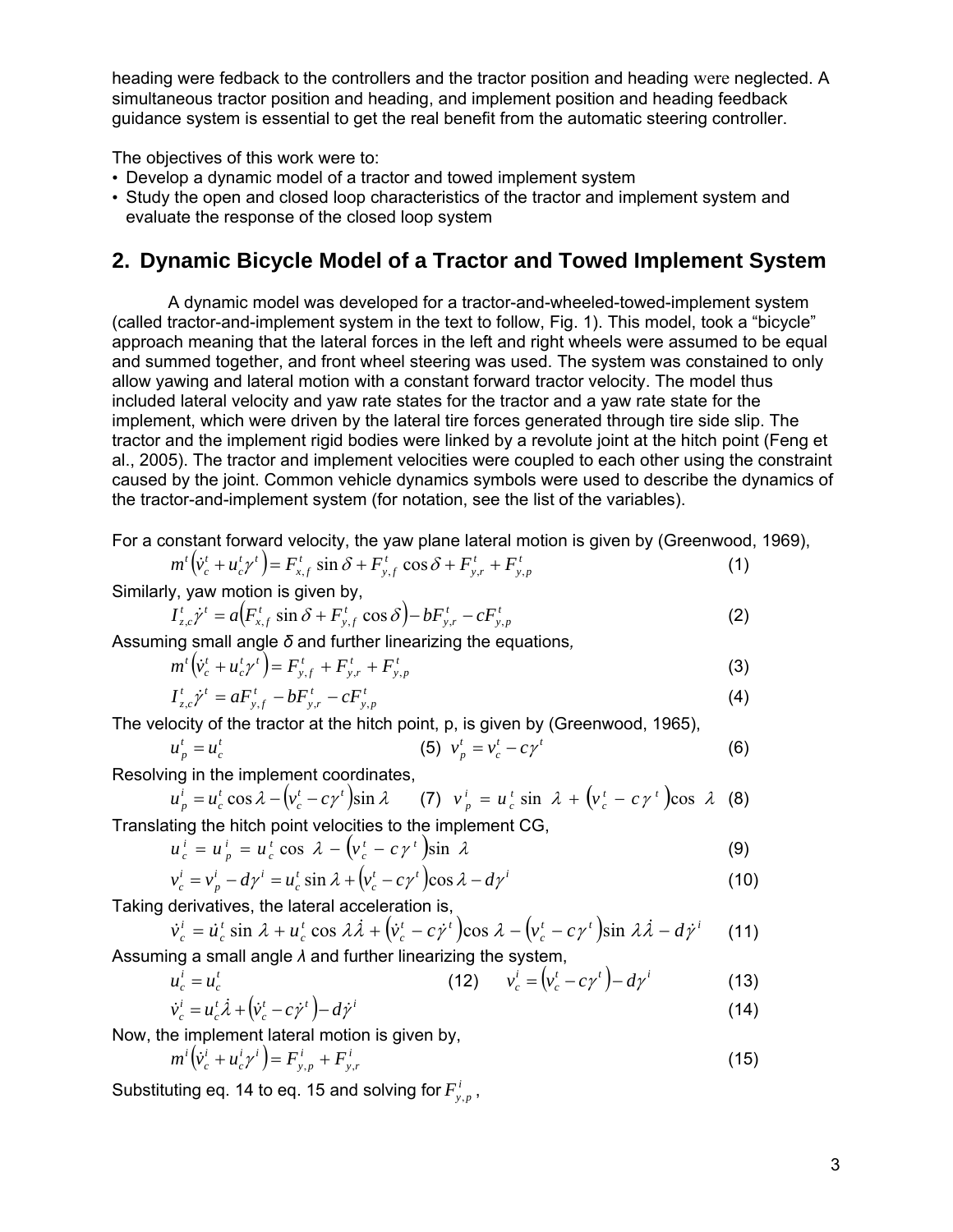$$
F_{y,p}^{i} = m^{i} \left( u_{c}^{t} \dot{\lambda} + (\dot{v}_{c}^{t} - c\dot{\gamma}^{t}) - d\dot{\gamma}^{i} + u_{c}^{t} \gamma^{i} \right) - F_{y,r}^{i}
$$
(16)



a)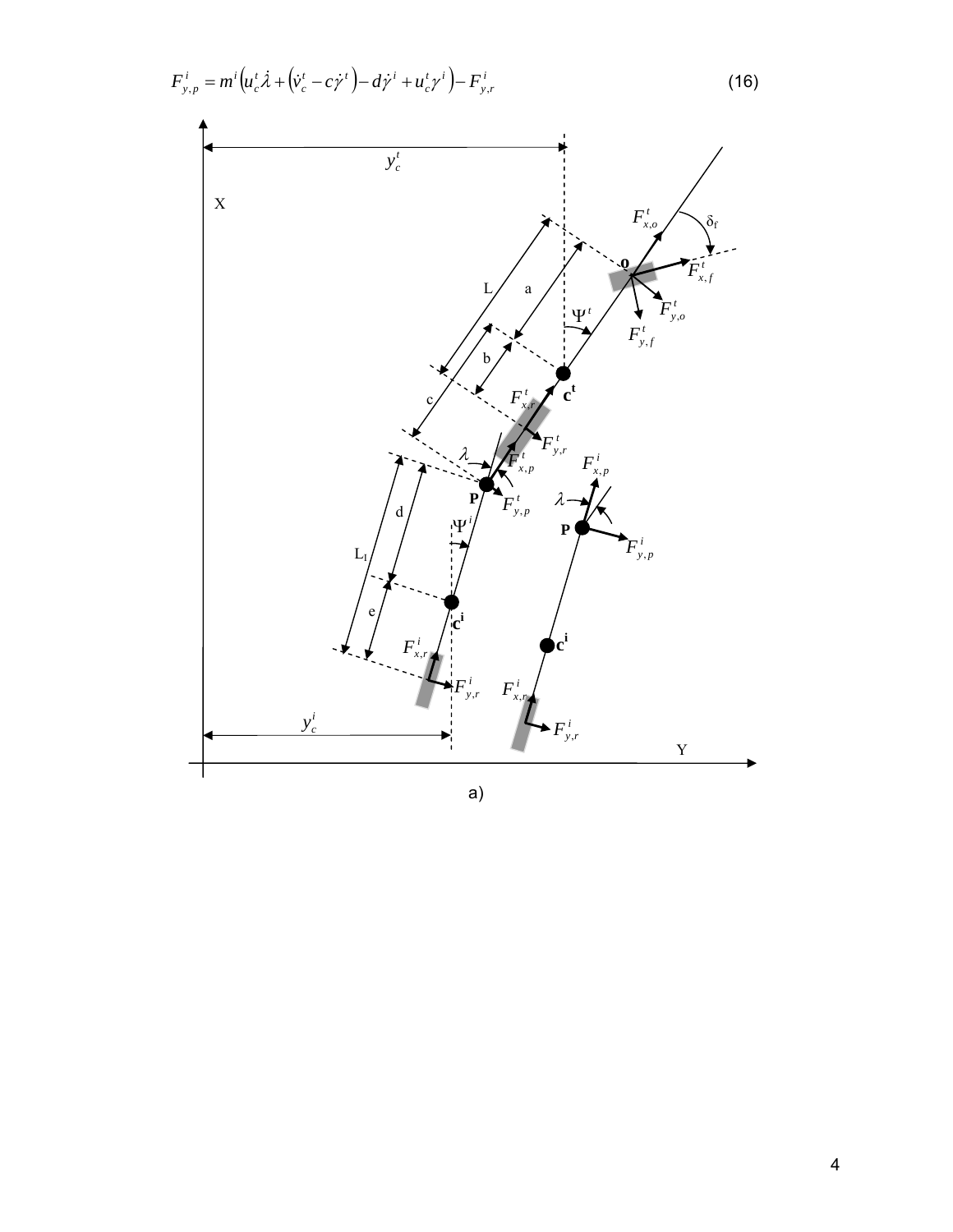

Fig. 1: Dynamic bicycle model of a tractor-and-towed-implement system; a) forces on the system, and b) velocities at different locations of the system.

For a small angle  $λ$ ,  $F_{y,p}^t = F_{y,p}^i$ . From eqs. 3 and 4,

$$
m^{t}(\dot{v}_{c}^{t} + u_{c}^{t}\gamma^{t}) = F_{y,f}^{t} + F_{y,r}^{t} - \{m^{i}(\dot{u}_{c}^{t}\dot{\lambda} + (\dot{v}_{c}^{t} - c\dot{\gamma}^{t}) - d\dot{\gamma}^{i} + u_{c}^{t}\gamma^{i}) - F_{y,r}^{i}\}
$$
(17)

$$
I_{z,c}^t \dot{\gamma}^t = a F_{y,f}^t - b F_{y,r}^t + c \Big\{ m^i \Big( u_c^t \dot{\lambda} + \Big( \dot{v}_c^t - c \dot{\gamma}^t \Big) - d \dot{\gamma}^i + u_c^t \gamma^i \Big) - F_{y,r}^i \Big\} \tag{18}
$$

The yaw dynamics of the implement are given by,

$$
I_{z,c}^i \dot{\gamma}^i = m^i d \left\{ \left( u_c^t \dot{\lambda} + \left( \dot{v}_c^t - c \dot{\gamma}^t \right) - d \dot{\gamma}^i + u_c^t \gamma^i \right) \right\} - \left( d + e \right) F_{y,r}^i \tag{19}
$$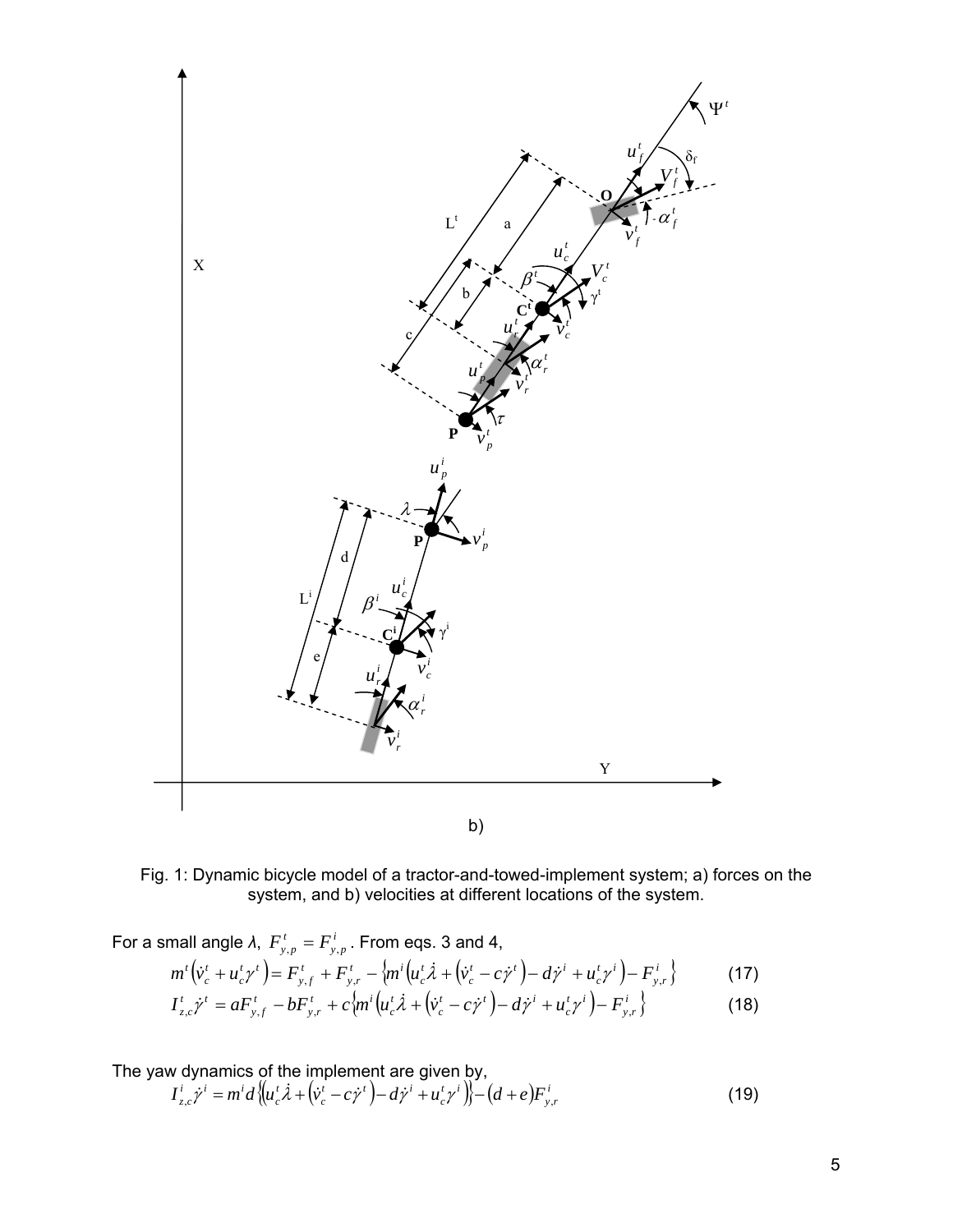We have, based on the linear tire model (Wong, 1993)

$$
\lambda = \gamma^{i} - \gamma^{i} \tag{20}
$$

$$
F_{y,f}^t = -C_{\alpha,f}^t \frac{v_c^t + a\gamma^t}{u_c^t} + C_{\alpha,f}^t \delta \tag{21}
$$

$$
F_{y,r}^{t} = -C_{\alpha,r}^{t} \frac{v_c^{t} - b\gamma^{t}}{u_c^{t}}
$$
 (22)

$$
F_{y,r}^i = -C_{\alpha,r}^i \frac{v_c^t - c\gamma^t - (d+e)\gamma^i}{u_c^t} - C_{\alpha,r}^i \lambda
$$
\n(23)

Using eqs. 17-23, the system equations in matrix form are,

 $M\dot{X} = NX + Pu$  (24)

where,

$$
M = \begin{bmatrix} (m' + m^i) & -m^ic & -m^id & 0 & 0 & 0 \\ -m^ic & (I_z' + m^ic^2) & m^icd & 0 & 0 & 0 \\ -m^id & m^icd & (I_z^i + m^id^2) & 0 & 0 & 0 \\ 0 & 0 & 0 & 1 & 0 & 0 \\ 0 & 0 & 0 & 0 & 0 & 1 \end{bmatrix}
$$
  

$$
M = \begin{bmatrix} -\frac{1}{u_c'}(C_{a,f}^t + C_{a,r}^t + C_{a,r}^i) & -\frac{1}{u_c'}(aC_{a,f}^t - bC_{a,r}^t - cC_{a,r}^i + (m^t + m^i)u_c^{i^2}) & \frac{(d+e)C_{a,r}^i}{u_c^t} & 0 & -C_{a,r}^i & C_{a,r}^i \\ -\frac{1}{u_c^t}(aC_{a,f}^t + C_{a,r}^t + C_{a,r}^i) & -\frac{1}{u_c^t}(aC_{a,f}^t + b^2C_{a,r}^t + c^2C_{a,r}^i + m^i)u_c^{i^2}) & \frac{(d+e)C_{a,r}^i}{u_c^t} & 0 & cC_{a,r}^i & -cC_{a,r}^i \\ -\frac{1}{u_c^t}(aC_{a,f}^t - bC_{a,r}^t - cC_{a,r}^i) & -\frac{1}{u_c^t}(a^2C_{a,f}^t + b^2C_{a,r}^t + c^2C_{a,r}^i - m^icu_c^{i^2}) & -\frac{c(d+e)C_{a,r}^i}{u_c^t} & 0 & cC_{a,r}^i & -cC_{a,r}^i \\ \frac{(d+e)C_{a,r}^i}{u_c^t} & \frac{(m^i du_c^t - \frac{c(d+e)C_{a,r}^i}{u_c^t}) & -\frac{(d+e)^2C_{a,r}^i}{u_c^t} & 0 & (d+e)C_{a,r}^i & -(d+e)C_{a,r}^i \\ 1 & 0 & 0 & 0 & 0 & 0 \\ 0 & 1 & 0 & 0 & 0 & 0 \end{bmatrix}
$$

$$
P = \begin{bmatrix} C_{\alpha,f}^t \\ aC_{\alpha,f}^t \\ 0 \\ 0 \\ 0 \\ 0 \end{bmatrix}, \ \dot{X} = \begin{bmatrix} \dot{v}_c^t \\ \dot{y}^t \\ \dot{v}_c^t \\ \dot{y}_c^t \\ \dot{\phi}^t \end{bmatrix}, \ \ X = \begin{bmatrix} v_c^t \\ v^t \\ v_c^t \\ v_c^t \\ \phi^t \end{bmatrix}, \ u = [\delta]
$$

In state space representation,

$$
\dot{X} = AX + Bu \qquad (25) \qquad Y = CX + Du \qquad (26)
$$

where,  $A = M^{-1}N$ ,  $B = M^{-1}P$ ,  $C = diag[1 \ 1 \ 1 \ 1 \ 1]$ ,  $D = [0]$ 

# **3. Steering Dynamics and Relaxation Length**

A steering unit can not reach the commanded steering wheel angle instantaneously. This steering delay has to be modeled to make the simulation response of the agricultural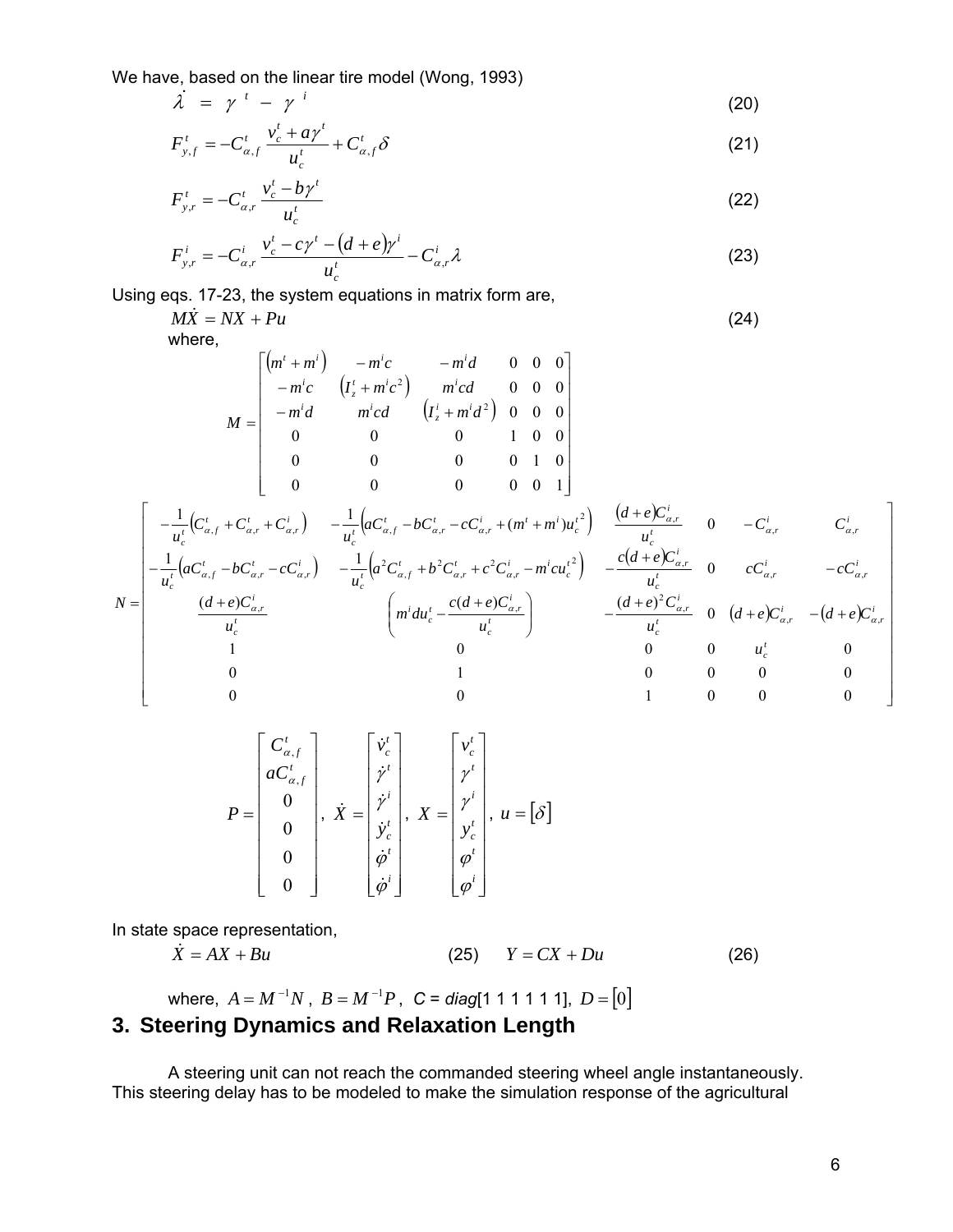equipment realistic. The steering valve dynamics can be represented by (Bevly et al., 2002; Stombaugh, 1999),

$$
\ddot{\delta} = \frac{d^{\nu}}{I^{\nu}} \dot{\delta} + \frac{K^{\nu}}{I^{\nu}} u_C(t)
$$
\n(27)

where d<sup>v</sup> is the damping constant,  $K^v$  is the input gain and  $I^v$  is the inertial constant, all of the steering system.

Another important dynamic mode of an agricultural vehicle steering system is the tire relaxation length. Tire relaxation length effects of an agricultural tractor can be modeled by a first order dynamic model (Bevly et. al., 2002). The relaxation length is defined as the distance a tire rolls before the steady state side slip angle is reached. A first order delay model of the slip angle due to the tire relaxation length is given by (Bevly et. al., 2002),

$$
\dot{\alpha} = -\frac{u}{\sigma}(\alpha_0 - \alpha) \tag{28}
$$

where  $\sigma$  is relaxation length and  $\alpha_0$  is the steady state side slip angle of the tire.

Including the steering unit dynamics and the tire relaxation length dynamics, a higher fidelity tractor-and-implement model was developed and represented by eqs. 29 to 36. In the text that follows, this model will be called the 'higher fidelity model' whereas the model developed in the previous section without steering dynamics and tire relaxation length will be called the 'dynamic model'. The model equation are:

$$
(m^{t} + m^{i})\dot{v}_{c}^{t} - m^{i}c\dot{\gamma}^{t} - m^{i}d\dot{\gamma}^{i} = -(m^{i} + m^{t})u_{c}^{t}\gamma^{t} - C_{\alpha,f}^{t}\alpha_{f}^{t} - C_{\alpha,r}^{t}\alpha_{r}^{t} - C_{\alpha,r}^{i}\alpha_{r}^{i}
$$
(29)

$$
\left(I_z^t + m^ic^2\right)\dot{\gamma}^t - m^ic\dot{\gamma}_c^t + m^icd\dot{\gamma}^i = m^icu_c^t\gamma^t - aC_{\alpha,f}^t\alpha_f^t + bC_{\alpha,r}^t\alpha_r^t + cC_{\alpha,r}^i\alpha_r^i
$$
\n(30)

$$
\left(I_z^i + m^i d^2\right) \dot{\gamma}^i - m^i d\dot{\gamma}_c^i + m^i c d\dot{\gamma}^i = m^i du_c^i \gamma^i + (d + e) C_{\alpha,r}^i \alpha_r^i \tag{31}
$$

$$
\dot{\alpha}_f^t = \frac{v_c^t}{\sigma} + \frac{a\gamma^t}{\sigma} - \frac{u_c^t}{\sigma} \delta - \frac{u_c^t}{\sigma} \alpha_f^t \tag{32}
$$

$$
\dot{\alpha}_r^t = \frac{v_c^t}{\sigma} - \frac{b\gamma^t}{\sigma} - \frac{u_c^t}{\sigma} \alpha_r^t
$$
\n(33)

$$
\dot{\alpha}_r^i = \frac{v_c^t}{\sigma} - \frac{c\gamma^t}{\sigma} - \frac{(d+e)\gamma^i}{\sigma} + \frac{u_c^t}{\sigma}\varphi^i - \frac{u_c^t}{\sigma}\varphi^i - \frac{u_c^t}{\sigma}\alpha_r^i
$$
\n(34)

$$
\dot{\tau} = -\frac{d^{\nu}}{I^{\nu}} \tau + \frac{K^{\nu}}{I^{\nu}} u_c(t)
$$
\n(35)

$$
\dot{\delta} = \tau \tag{36}
$$

### **4. Open Loop System Analysis**

John Deere (JD) 8320 agricultural tractor and typical grain cart parameters were used to simulate the models (Table 1). The tractor parameters and the formula for the z-moment of inertia were adapted from Bosserd (2007). The grain cart geometric parameters were measured using a three dimensional geometric model, and the mass was estimated to be a full load of corn. MATLAB and SIMULINK (The Mathworks, Natick, MA) were used to model and simulate the system.

Table 1: Geometric and tire parameters of a JD 8320 tractor and a typical grain cart

| Tractor    |                   | Implement  |                  |  |
|------------|-------------------|------------|------------------|--|
| Parameters | Values            | Parameters | Values           |  |
|            | $1.745 \text{ m}$ |            | 3.5 <sub>m</sub> |  |
|            | $1.225 \text{ m}$ |            | 2.0 <sub>m</sub> |  |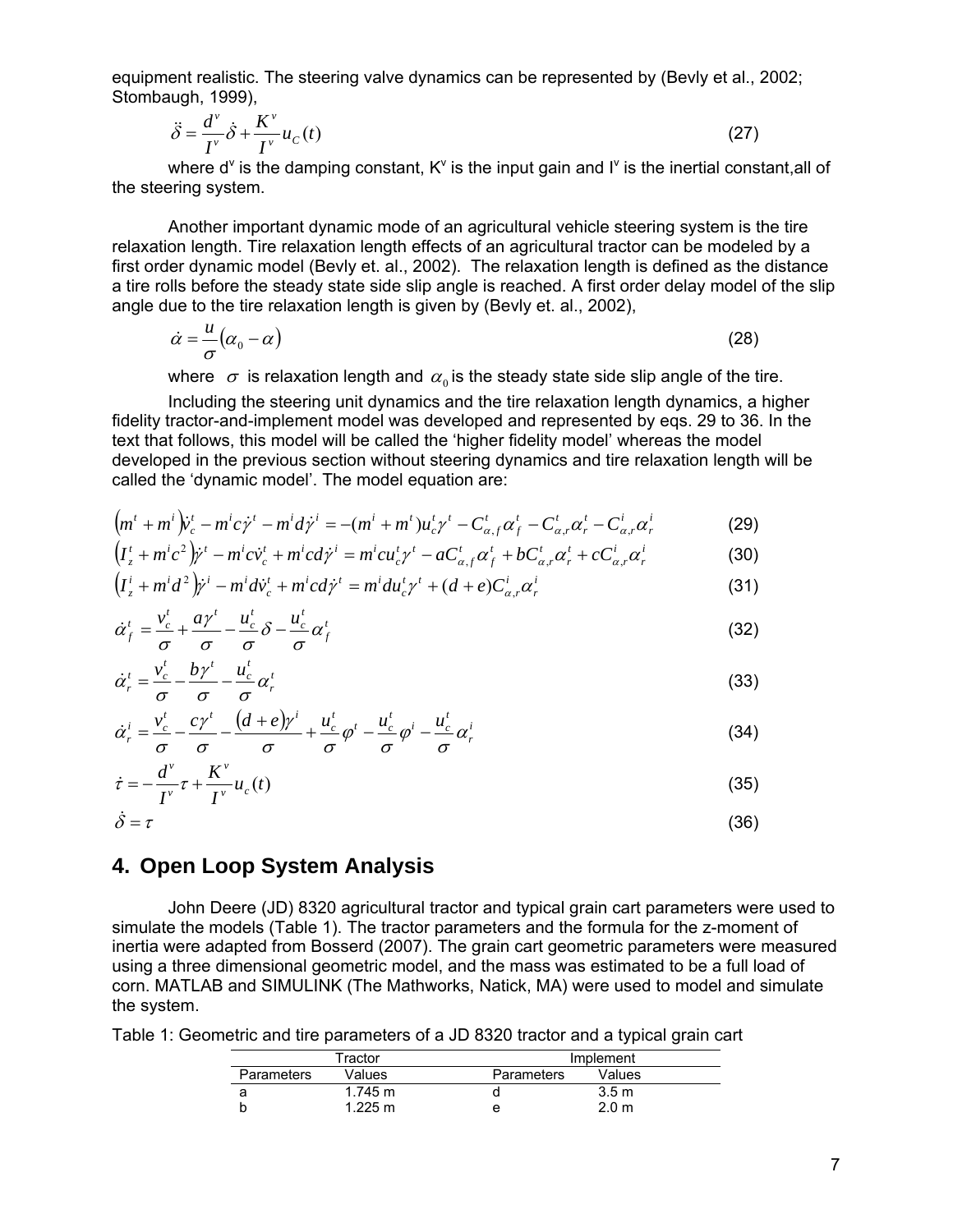|                                                      | 2.125 m                 |                              |                         |
|------------------------------------------------------|-------------------------|------------------------------|-------------------------|
|                                                      | 2.97 m                  |                              | 5.5 m                   |
| m                                                    | 12660 kg                | m                            | 8000 kg                 |
|                                                      | 67555 kg-m <sup>2</sup> |                              | 60500 kg-m <sup>2</sup> |
|                                                      | 373432 N/rad            |                              |                         |
| ι <sub>z</sub><br>C <sub>αf</sub><br>C <sub>αr</sub> | 633422 N/rad            | $\mathsf{C}_{\mathsf{ar}}$ . | 373432 N/rad            |

For a CASE 7220 farm tractor, Stombaugh et al. (1999) calculated the ratios  $d^{\vee}/l^{\vee} = 11.4$ and  $K^{\gamma}/I^{\gamma}$  = 13.8. Bosserd (2007) used a time constant of 0.1 s in the steering dynamics model of the JD 8320 tractor. In this work, the parameters used were  $K^v = 10.0$ ,  $I^v = 1$  and  $d^v = 10.0$ , which corresponded to the time constant used in Bosserd (2007). A tire relaxation length  $\sigma$  of 1.5 times the tire radius was used in this work (Bevly et al., 2002). The tire radius was 1.0 m. The kinematic model developed by Karkee et al. (2007) was used to compare the open loop system responses of kinematic, dynamic and higher fidelity model.

Eigenvalue maps (Fig. 2) were used to compare the open loop characteristics of the kinematic model and the dynamic model over a range of forward velocities. The kinematic model was a third order model with two eigenvalues at the origin. The two pure integrators were representing the dynamics that the steering angle was integrated twice to get the lateral position. At a velocity of 4.5 m/s, the non-zero eigenvalue of the kinematic model was located at -0.81 whereas the dominant non-zero eigenvalue of the dynamic model was located at -0.88 (Fig. 2 b). The remaining three dynamic model eigenvalues were located at -5.33 or further to the left on the real axis. At this and lower velocities, the response of the dynamic model was not much different than that of the kinematic model as the locations of the dominant eigenvalues were not substantially different. When the forward velocity was 0.5 m/s, the three dominant eigenvalues of the models completely overlapped at 0, 0 and -0.09 (Fig. 2 a). However, when the forward velocity was increased to 7.5 m/s, the locations of the dominant non-zero eigenvalue of the two models moved apart substantially (-1.9 for dynamic model, -1.4 for kinematic model) and the fourth eigenvalue of the dynamic model moved closer to origin (-2.6). The result indicated that the kinematic model represented the tractor-and-implement dynamics as accurately as the dynamic model did in the lower range of operating velocities. However, the dynamic model was necessary to represent the additional fidelity of the system when the field operation required higher forward velocities.

The open loop characteristics of the three models were studied for a range of operating velocities. The three eigenvalues of the kinematic model represented the tractor lateral position, the tractor heading and the implement heading states. This model did not incorporate inertial dynamics of the system. As the velocity increased, the non-zero eigenvalue of the model moved to the left on the real axis, thus decreasing the system settling time (Fig. 3 a). This result was expected because the implement straightens sooner as the tractor moves faster in the forward direction.

The dynamic model represented the velocity states of the tractor-and-implement system in addition to the positional states represented by the kinematic model. At lower velocities, the three dominating eigenvalues of the dynamic model represented the tractor lateral position, the tractor heading and the implement heading states. Eigenvalues representing the velocity states (the tractor lateral velocity and the tractor and the implement yaw states) were further to the left (Fig. 3 b). Following the trend of kinematic model, the first non-zero dominant pole of the dynamic model moved further to the left as the velocity increased. However, the dominant eigenvalue moved faster in this case than in the kinematic model. More interestingly, as the velocity increased, the remaining faster eigenvalues of the dynamic model moved to the right. At a velocity of 8.0 m/s, the eigenvalues started to form complex conjugate pairs causing the system to have underdamped dynamics. As mentioned earlier, this result indicated that the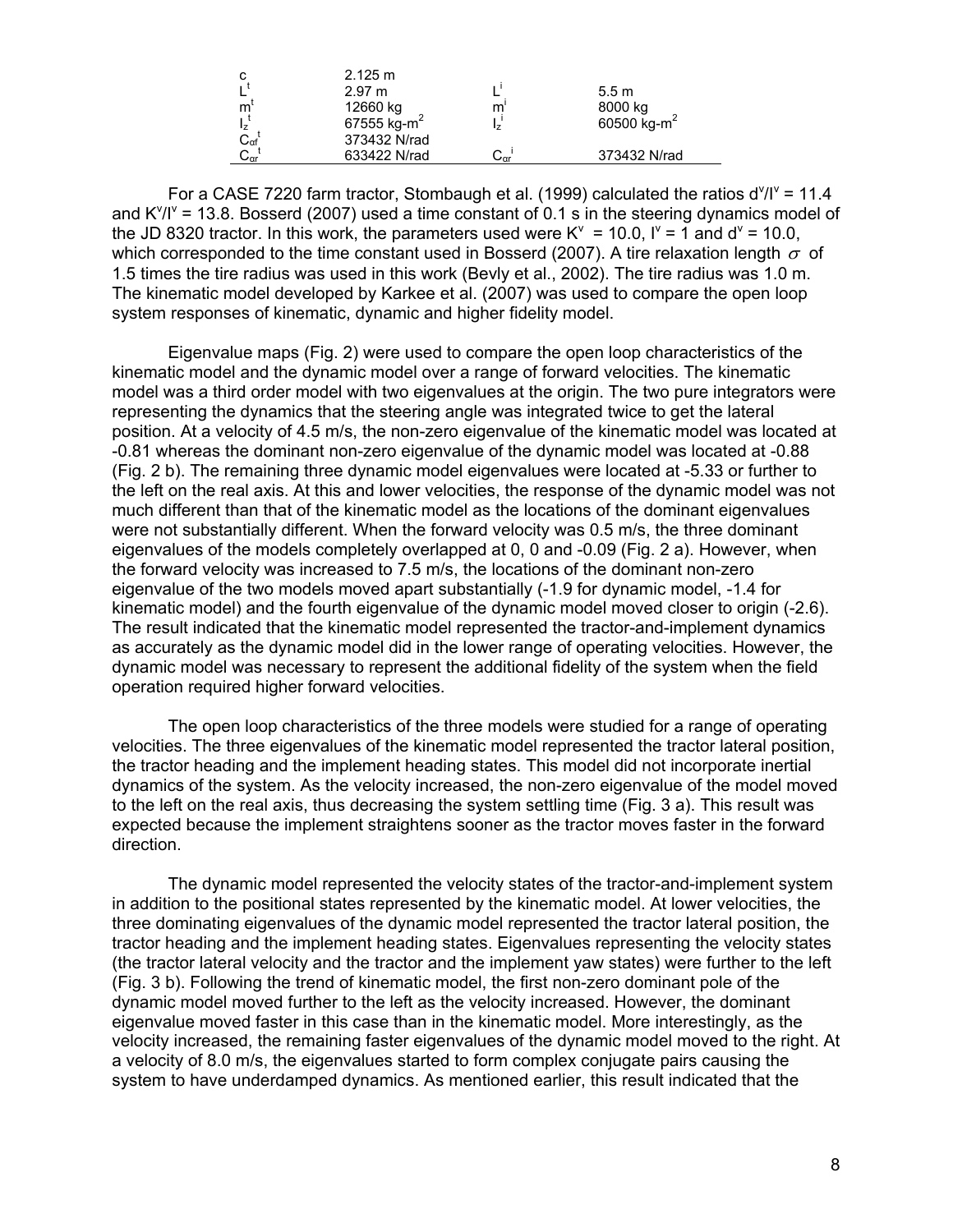additional fidelity represented by the dynamic model comes into play at higher operating velocities.



Fig. 2: Eigenvalues of the state matrix A of the tractor-and-implement system for kinematic model and dynamic model; a)  $0.5$  m/s  $(1.8 \text{ km/h})$ , b)  $4.5$  m/s  $(16.2 \text{ km/h})$  and c)  $7.5$ m/s (27 km/h); dot – kinematic model, x – dynamic model, two eigenvalues at the origin. At 0.5 m/s, dominant eigenvalues of kinematic model and dynamic model completely overlaped. As the velocity increased, the dominant eigenvalues separated apart.

In case of the higher fidelity model, three of the eleven eigenvalues were located at origin. The third pure integrator was a part of the steering dynamics, which was used to get the steering angle from the hydraulic flow. The second eigenvalue of the steering dynamics was located at -10, which was the fastest eigenvalue among the 11 eigenvalues of the open loop system at 4.5 m/s (Fig. 3 c). Interestingly, in this case also, the positional states described in the kinematic model and the dynamic model were clearly identifiable and dominating the system. However, the tire relaxation length states coupled with the inertial states and formed complex conjugate pairs. At lower velocities, these conjugate pairs were highly underdamped and very close to the imaginary axis to cause significant oscillation and overshoot in the system response. At a very low velocity, the model might be marginally unstable, which was unlikely to happen in the real agricultural vehicle. This result indicated that the tire relaxation length dynamics with constant relaxation length parameter did not represent the reality accurately at lower velocities. As the velocity increased, the eigenvalues systematically moved further to the left while the imaginary parts of the complex conjugate pairs remained almost constant. This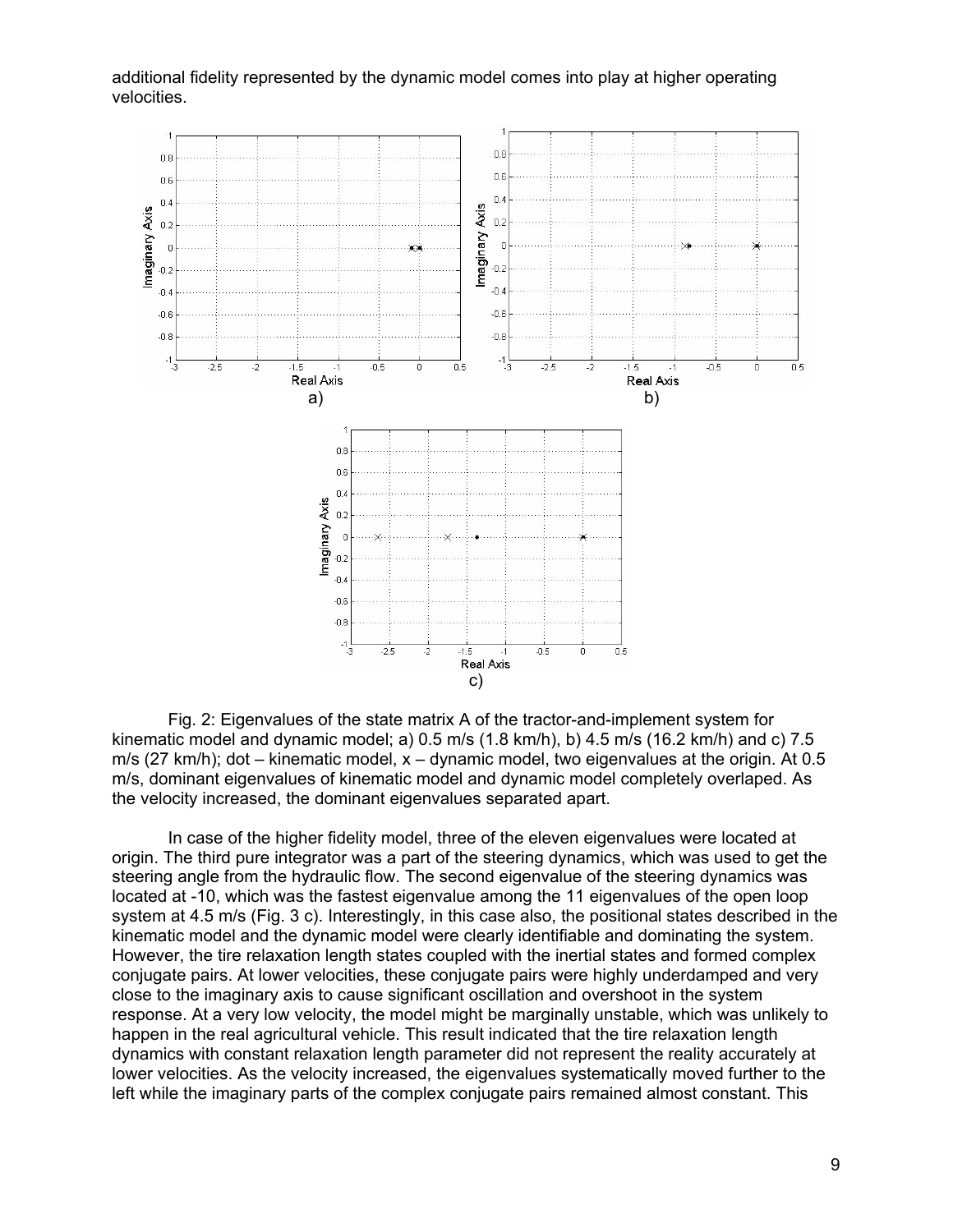

result indicated that in the velocity range of 1.0 m/s to 8.0 m/s, the open loop system became faster and more damped as the operating velocity increased.

c) Higher fidelity dynamic model, three eigenvalues at the origin

Fig. 3: Eigenvalues of the state matrix A of the tractor-and-implement system for forward velocities of 1.0 m/s, 4.5 m/s and 8.0 m/s. a) Kinematic Model (Karkee et al., 2007), b) Dynamic Model and c) Higher Fidelity Dynamic Model. All eigenvalues were real and negative, which showed that the systems were stable. Several eigenvalues of the dynamic and higher fidelity model were located further to the left from the left margin.

It was important to test the controllability and the observability of the model with the parameters selected. The controllability matrix of the dynamic model has a full rank, which means that any state of the system can be driven to zero from an arbitrary initial value. Observability plays a key roll in the controller design. The system was observable with the assumption that the tractor lateral position, tractor heading angle and implement heading angle were the measured variables. This characteristic provided an opportunity to estimate three immeasurable states namely tractor lateral velocity, tractor yaw rate and implement yaw rate, which were necessary to have a full state feedback closed loop system to be discussed in the next section. The higher fidelity model was also controllable. Because the slip angle states and the steering position and rate states were not measured, partial state feedback was used to study the higher fidelity closed loop system.

# **5. Closed Loop Analysis**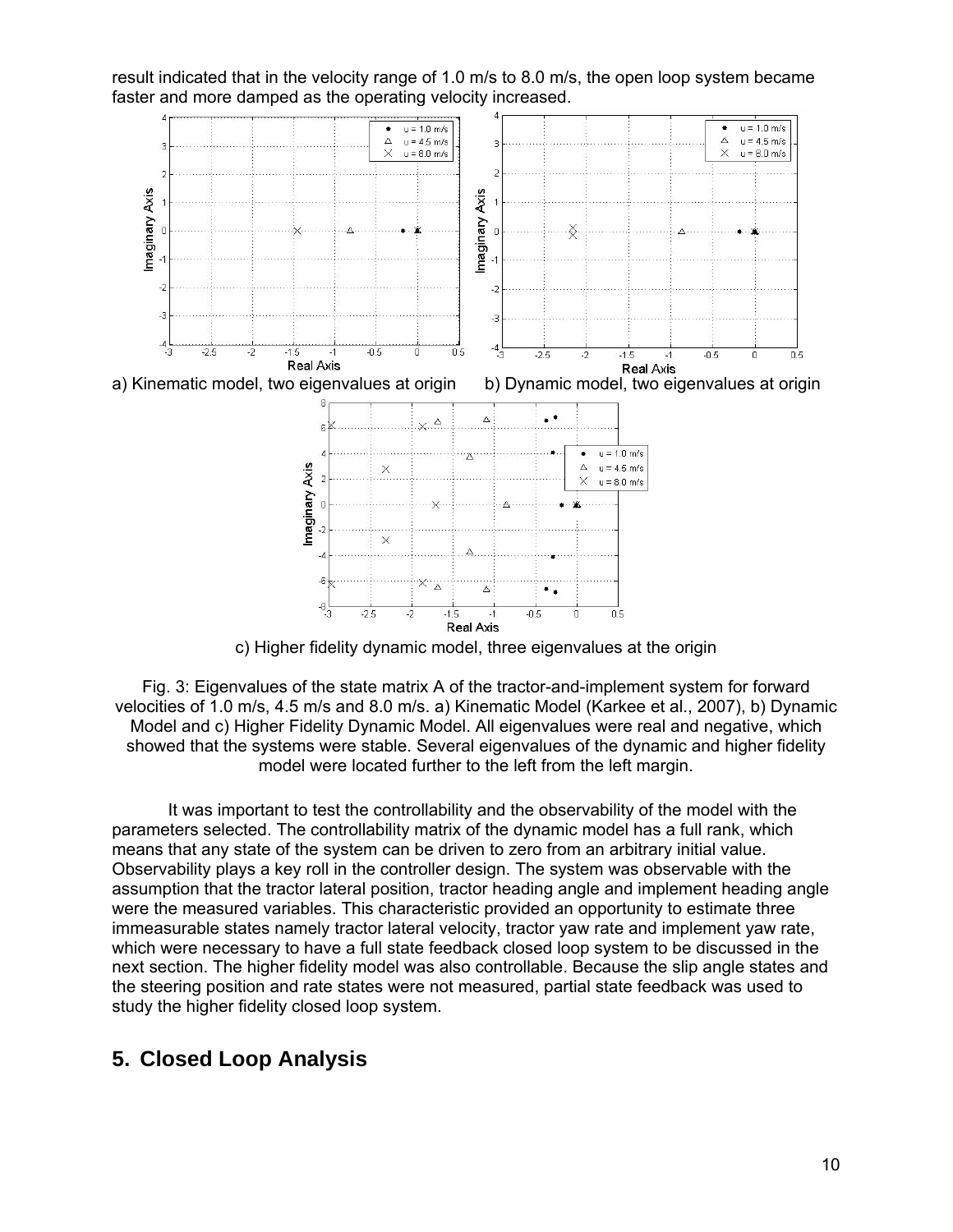The closed loop characteristics of the kinematic model was studied by Karkee et al. (2007). However, the kinematic model failed to represent the higher order dynamics of the tractor-and-implement system, which was essential at higher velocities. It was important to study the closed loop characteristics of the dynamic model to extend the possibility of the tractor-and-implement guidance system in higher velocity operations.

To study the closed loop characteristics of the tractor-and-implement dynamic model, a linear quadratic regulator (LQR) was used to close the loop around the system (Fig. 4). The output signal we wanted to make as small as possible in the shortest possible time was  $y(t)$ . The command input to the system was p(t).



Fig. 4: Block diagram of a feedback controller. The command input to the system is p(t) and output is  $y(t)$ . The control effort is  $u(t)$ .

The controller transfer function C(s) was found in such a way that minimized the objective function (Franklin et al., 2002),

$$
J = \int_{0}^{\infty} \left( x^T Q x + u^T R u \right) dt
$$
 (37)

The state vector of the dynamic model consisted of the lateral velocity of the tractor CG, yaw rates of the tractor and the implement, y-axis position of the tractor CG and heading angles of the tractor and the implement. The last three states were measurable using high accuracy GPS receivers. Because the system was observable, an estimator could be designed to estimate the remaining three states. Assuming all six states of the state vector X could be measured (or estimated) and fed back, the control law, with zero command input p(t) became,

 $u(t) = -Kx(t)$  (38)

The closed loop system with state feedback controller was then given by,

$$
\dot{\overline{x}} = A_c x
$$
\nwhere,  $A_c = (A - BK)$  (39)

The LQR controller design process seeks to find the control law, K, so that the optimization goal (Eq. 37) is reached. Matlab 'lqr' utility was used to find K and simulate the response of the closed loop system. The 'lqr' utility solves an algebraic Riccati equation associated with the system to obtain the gain K. Two matrices Q and R were used to establish a tradeoff between the control effort and the control output. Since there were six states in the system, Q needed to be a 6x6 matrix where as R needed to be just a scalar as there was only one input, the steering angle. The first set of guesses of Q and R in the iterative procedure of the controller design did not penalize either of the controlled outputs and control effort (Eq. 40).

$$
Q = diag[1 \ 1 \ 1 \ 1 \ 1 \ 1], \quad R = 1
$$
\n(40)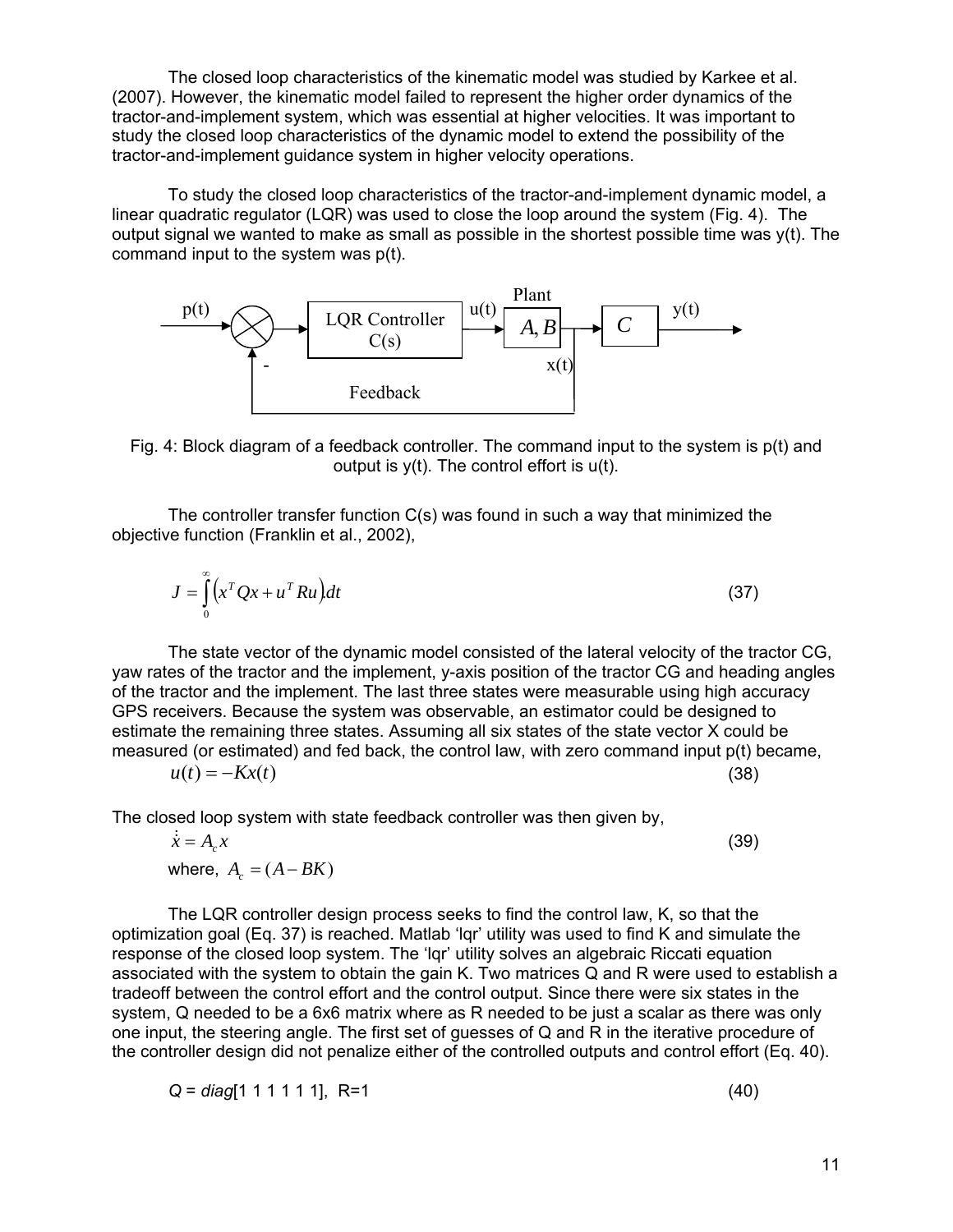The dynamic model closed loop system with the first choice of the LQR parameters and the forward velocity of 4.5 m/s was stable and responded very quickly to the tracking errors. The dominant eigenvalue of the closed loop system was -0.87, which corresponded to a settling time of 4.6 s and settling distance of 20.7 m. The dominant damping ratio was 0.7. However, for the tractor initial off-track error of 5 m and tractor and implement initial heading errors of 20°, the steering angle and steering rate were larger than the practical limits of ±35° and 6°/s respectively (Karkee et al., 2007; Takigawa et al., 1998). Because no steering dynamics were modeled, it was implicitly assumed that the steering wheel could be rotated by any angle instantaneously. The steering history improved when the control effort was penalized (Fig. 5). However, even with a large value of R, the instantaneous jump at t= 0 s and quick ramp in the interval of  $0 < t < 1$  s still remained in the steering angle history. Due to this problem, the higher fidelity model was used in further analysis of the closed loop system.



Fig. 5: Steering angle history produced by the dynamic model closed loop system at a velocity of 4.5 m/s. Tractor initial off-track error was 5 m and tractor and implement initial heading error was 20°. At t = 0, steering angle jumped to a large value and steering rate formed a spike. Because no steering dynamics were modeled, it was assumed that the steering wheel could be rotated instantaneously. As the control effort was penalized more, the steering history improved.

Five states (three slip angles, steering rate and steering angle states) of the eleven state higher fidelity model were not measured. So, the closed loop system with the higher fidelity model used partial state feedback. The control effort penalty R was 800. The steering angles and rates were more realistic in this case (Fig. 6). For the tractor initial off-track error of 5 m and tractor and implement initial heading error of 20°, the steering angle reached only up to 11° while keeping steering rate reasonably low. There was no instantaneous jump at  $t = 0$  s as in the dynamic model closed loop system. In the beginning, the steering rate was about 10° /s, which is towards the upper limit of the practical steering rate. However, this rate lasted for less than a second, which should not have substantial effect on the accuracy of the non-linear simulation results.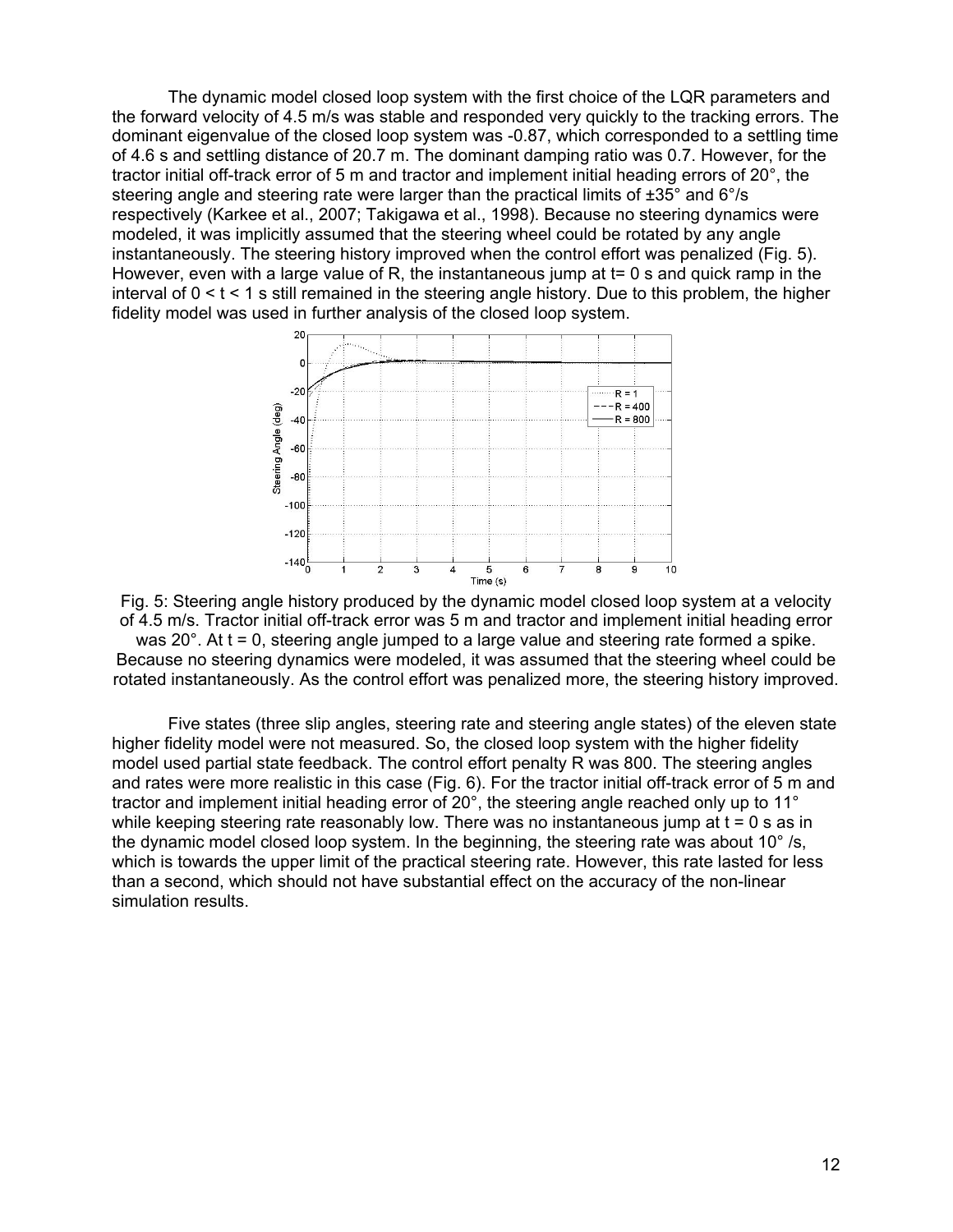

Fig. 6: Steering history generated by the higher fidelity closed loop system. The tractor initial offtrack error was 5 m and tractor and implement initial heading error was 20°.

All eigenvalues of the closed loop system at the velocities 1.0 m/s, 4.5 m/s and 8.0 m/s were located in the left half plane, which showed the closed loop system was stable in this range of velocities (Fig. 7). At each velocity, a conjugate pair of eigenvalues dominated the response. At 1.0 m/s, all 10 eigenvalues were located close to the origin and close to the dominant pair. Most of the complex pairs were highly underdamped. Meantime, there were two real eigenvalues nearby the dominating pair, which helped to improve the system damping. As the velocity increased, the closed loop eigenvalues moved to the left as in the open loop system. However, the dominant conjugate pair diverged while moving to the left, which decreased the damping ratio. Consequently, the closed loop system became faster but more oscillatory as the velocity increased (Fig. 7 – Fig. 9).



Fig. 7: Eigenvalues of the state matrix  $A_c$  of the higher fidelity model closed loop system for forward velocities of 1.0 m/s, 4.5 m/s and 8.0 m/s. Control effort penalty R was 800. All eigenvalues were located in the left half plane, which showed the closed loop system was stable in the range of velocities from 1.0 m/s to 8.0 m/s.

The closed loop characteristics of the higher fidelity model were further assessed using settling distance and damping ratio of the response over a set of control effort penalty R and a range of operating velocities. For  $R = 1$ , the settling distance of the closed loop tractor-andimplement system remained almost constant in the operating velocity range of 0.5 m/s to 7.0 m/s (Fig. 8). As the velocity increased beyond 7.0 m/s, the settling distance started to rise gently. In contrast, for  $R = 200$ , 400 and 800, the settling distance started at about 24 m and increased almost linearly over the velocity range from 0.5 m/s to 10 m/s. From the eigenvalue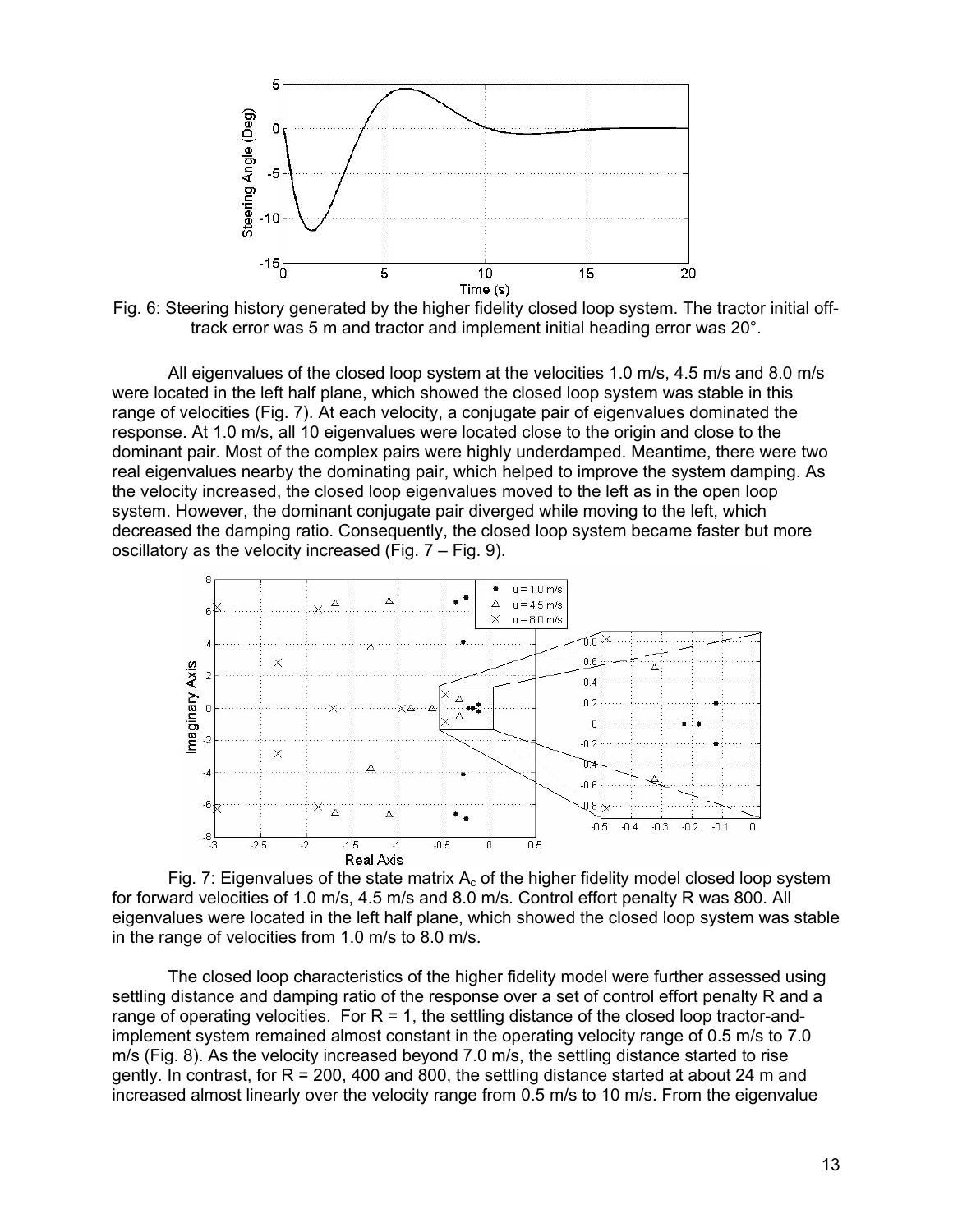map (Fig. 7), we observed that the settling time decreased as the velocity increased. However, the rate of decrement lagged the rate of velocity increment so that the settling distance did not remain constant. The higher the value of R, the faster the settling distance increased with the increasing velocity. This trend of settling distance was expected. When the control effort was penalized harder, the steering effort became less aggressive, which caused the system to respond slowly.



Fig. 8: Higher fidelity model closed loop settling distance over a range of forward velocities and different values of R. The settling distance remained almost constant for R=1 and increased almost linearly with velocity for  $R = 200$ , 400 and 800.

Generally, the dominant pair damping ratio decreased as the velocity increased, which showed the closed loop system was more oscillatory at higher velocities. The result also showed that the damping ratio with smaller R decreased faster with increasing velocity. This trend of damping ratio indicated that the control effort must be penalized more as the operating velocity increases in order to maintain the same level of damping in the closed loop response. The damping ratios were quite small in the velocity range of 0.5 m/s to 10.0 m/s. However, there always were one or more real eigenvalues located nearby the dominant conjugate eigenvalue pair. In many cases, the real eigenvalue(s) were even dominating over the complex conjugate pairs. These real eigenvalues forced the system response decay faster than suggested by the conjugate eigenvalue pair. For  $R = 800$  and forward velocity of 4.5 m/s, the dominant pair damping ratio was 0.51, which corresponded to the closed loop maximum overshoot of 15%. As discussed in the next section, simulated value of the closed loop maximum overshoot was substantially less than the maximum overshoot of 15% calculated from the dominant eigenvalue pair.

For  $R = 800$ , the dominant eigenvalue characteristics of the higher fidelity model closed loop system remained reasonable over a wide range of operating velocities. The performance in terms of stability, settling time and damping ratio remained well within the off-road vehicle guidance system design specification (Karkee et al., 2007) in the practical operating velocity range of 0.5 to 7.0 m/s (Stombough et al., 1999).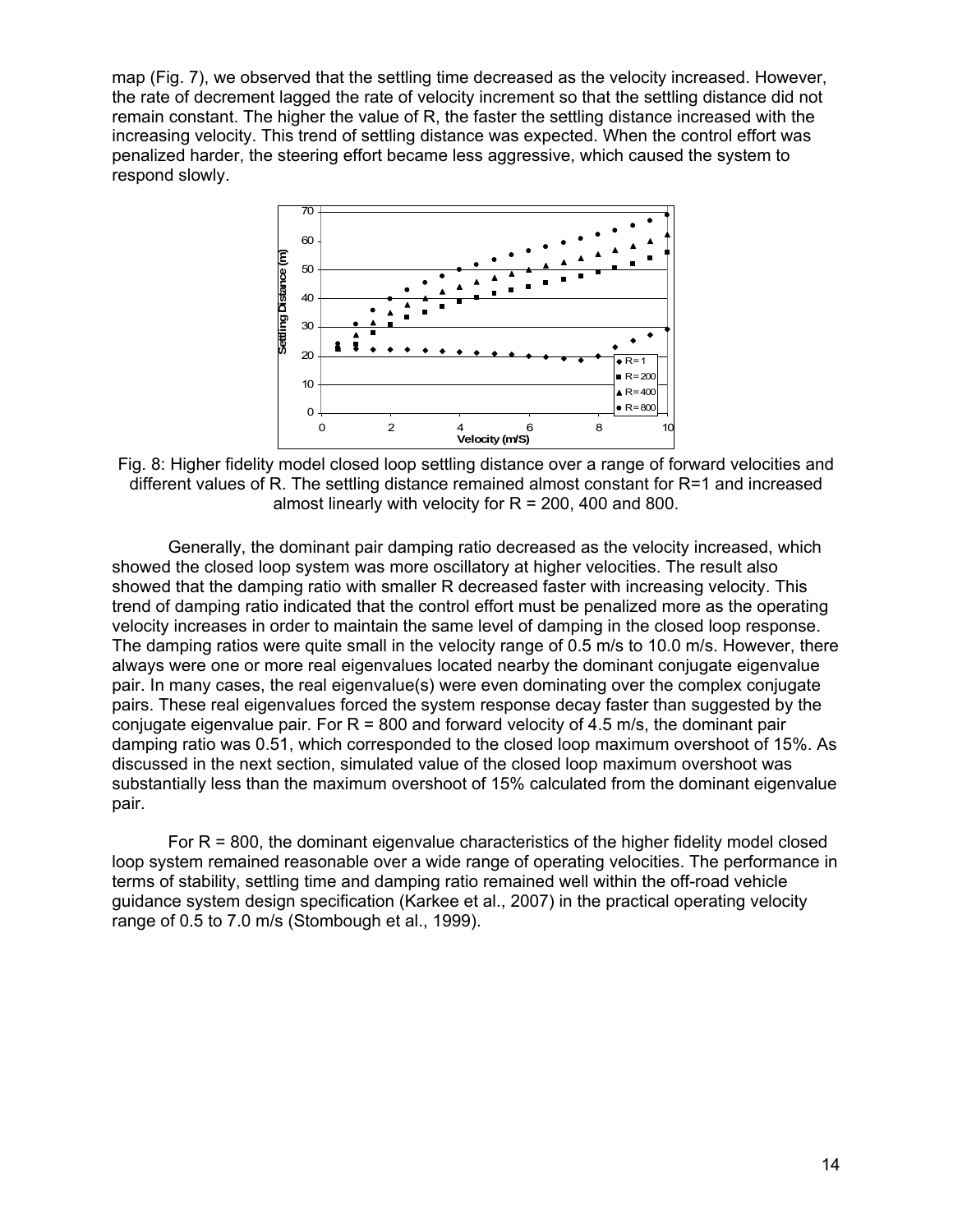

Fig. 9: Dominant damping ratio of the higher fidelity model closed loop system response over a range of forward velocities and different values of R. For R = 200, 400 and 800, the damping ratio remained almost constant in the velocity range of 2.0 m/s to 6.0 m/s. The damping ratio started to decrease rapidly as the velocity was increased beyond 7.0 m/s.

### **6. Simulation Results and Discussion**

To study the closed loop response of the tractor-and-implement model, an LQR controller was used in the feedback loop of the higher fidelity dynamic model. The closed loop system response was evaluated using the simulation plots.

The closed loop system brought the initial off-track and heading errors of the tractor-andimplement system back to zero (Fig. 10). The settling time for the tractor off-track and heading error was about 12 s to 13 s for a forward velocity of 4.5 m/s. Similarly, the implement off-track and heading error settling time was about 14 s to 15 s. These settling times were slightly higher than the settling time calculated from the dominant eigenvalues. The discrepancy was because of the effect of other real eigenvalue(s), which were located nearby the dominant conjugate eigenvalue pair. From the simulation, it was observed that the tractor-and-implement system kept going in the initial direction for some period of time (Fig 10). This sluggish initial response was expected because the relaxation length dynamics introduced delays to the steering response of the vehicle model.

The closed loop system was substantially underdamped. The dominant eigenvalue of the closed loop system showed that the response would have 15% maximum overshoot. However, the simulated off-track error showed only about 10% overshoot (Fig. 10). The overshoot was subsided due to the damping effect of other two real eigenvalues of the closed loop system, which were close enough to affect the response of the dominant conjugate eigenvalue pair.

The heading errors of the response went up to 24° and 20° respectively for the tractor and the implement for an initial heading error of 20° and tractor off-track error of 5m. Similarly, the steering angle reached up to 11°. The small angle assumption used in the linearization of the model may not hold beyond 10°. These angles remained above 10° for some time  $($ <5 s) in the transient period, which will have no effect in the steady state performance but may have some effect in the transient response. The maximum value of the heading and steering angles remained below 10° when the tractor initial off-track error was reduced to 3 m and the tractor and implement initial heading error was reduced to 10°.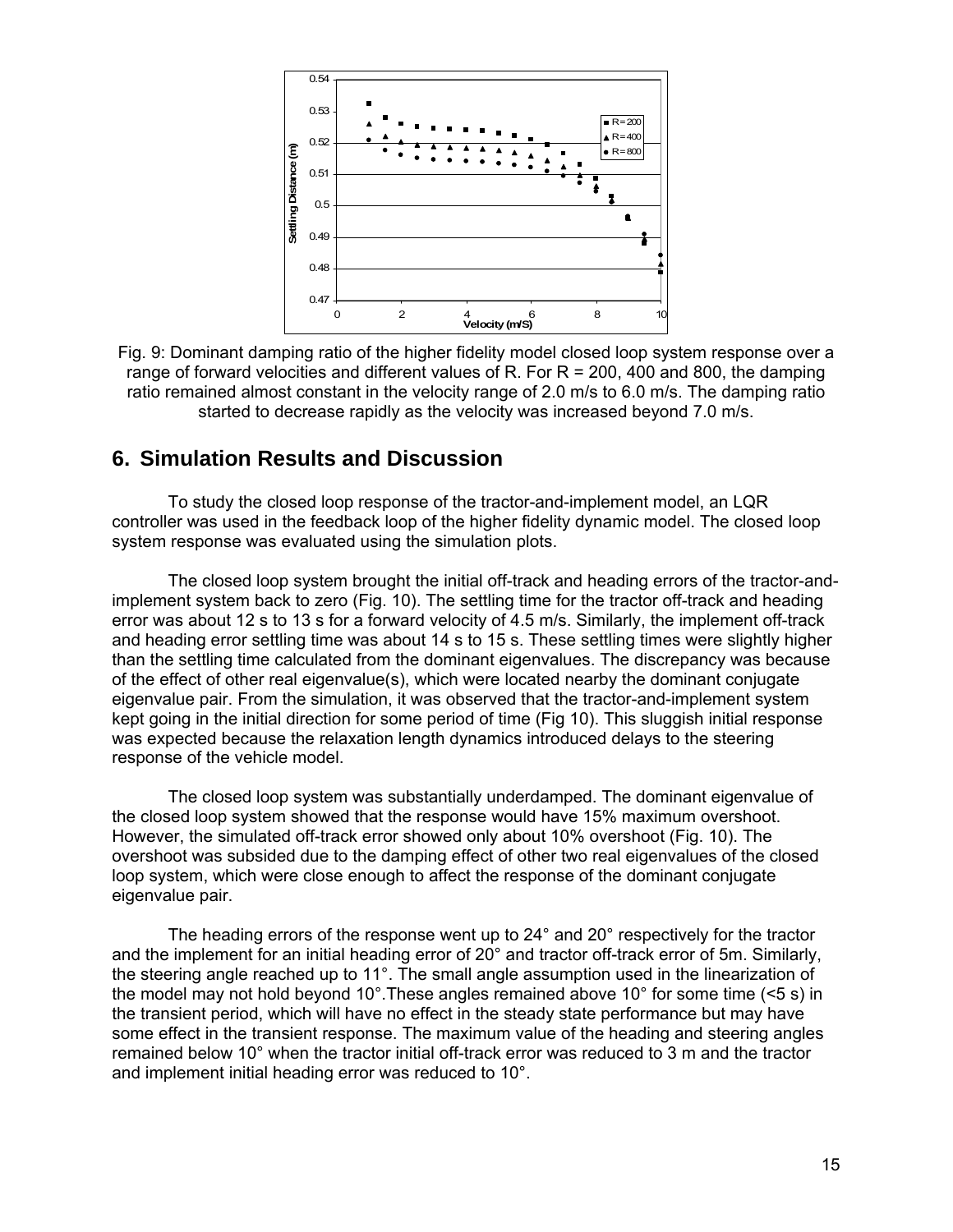

Fig. 10: Simulation response of the closed loop system; a) tractor and implement off-track error b) tractor and implement heading error. The forward velocity was 4.5 m/s. The initial tractor offtrack error was 5 m and initial tractor and implement heading error was 20°.

The closed loop system was stable for a wide range of operating velocities. The system response was within the nominal performance specification of an off-road vehicle guidance system (Karkee et al., 2007). Because the open loop system had three eigenvalues at the origin, the steady state error was driven to zero without having an integrator in the feedback loop. These simulation studies provided understanding of the closed loop characteristics of the tractor and towed implement system, which opened up new opportunity to develop tractor and towed implement guidance controllers using the feedback from the tractor mounted position and heading sensors and the implement mounted heading sensor simultaneously.

## **7. Conclusion**

A dynamic tractor and implement model was developed using the interaction at the hitch point. The steering dynamics and the tire relaxation length dynamics were also incorporated. Open loop and closed loop system characteristics of the model were studied. A LQR guidance controller was used to close the loop around the system. From this work, we can conclude that:

- In the lower range of operating velocities, the kinematic tractor and towed implement model represents the system dynamics as accurately as the dynamic model does. The dynamic model is necessary to represent higher order dynamics of the system, which is essential when the field operation requires higher forward velocities.
- A stable tractor and implement guidance controller for high speed operation can be developed using the feedback from the tractor mounted position and heading sensors and the implement mounted heading sensor.

#### *Acknowledgements:*

This research was supported by Hatch Act and State of Iowa funds. (Journal paper of the Iowa Agriculture and Home Economics Experiment Station, Ames, Iowa, Project No. 3612.)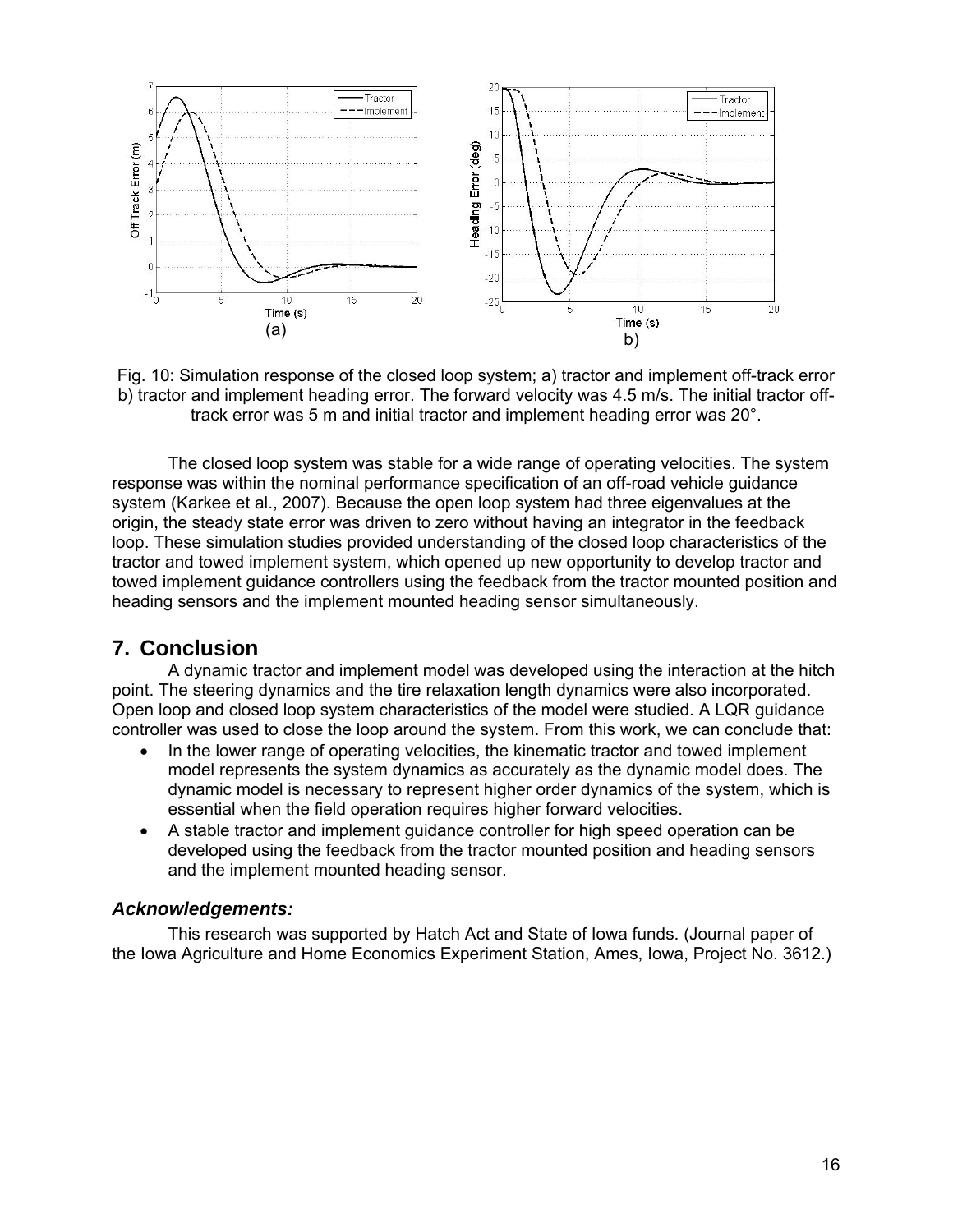# **Notation and List of Variables:**

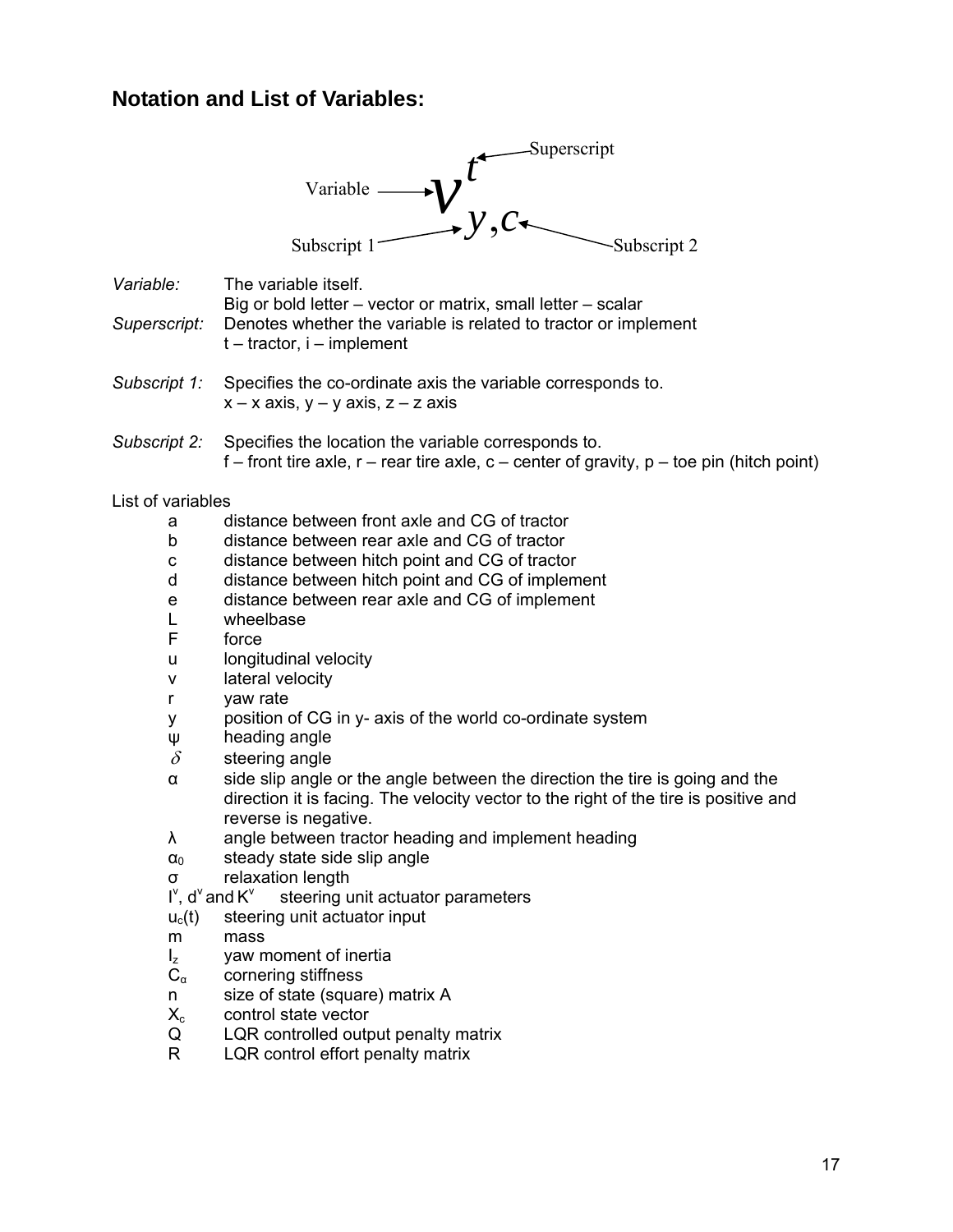### **References:**

- Bell, T. 1997. Precision Robotic Control of Agricultural Vehicles on Realistic Farm Trajectory. *PhD dissertation*, Stanford University.
- Bell, T. 2000. Automatic Tractor Guidance using Carrier-phase Differential GPS. *Computers and Electronics in Agricultur*e 25(2000):53-66.
- Benson, E., T. Stombaugh, N. Noguchi, Will J., and J.F. Reid. 1998. An Evaluation of a Geomagnetic Direction Sensor for Vehicle Guidance in Precision Agriculture Applications. *ASAE Paper # 983203.* ASAE, St. Joseph, MI.
- Benson, E. R., J. F. Reid, and Q. Zhang. 2001. Machine Vision based Steering System for Agricultural Combines. *ASAE Paper # 01-1159*. ASAE, St. Joseph, MI.
- Bevly, D. M. 2001. High Speed, Dead Reckoning, and Towed Implement Control for Automatically Steered Farm Tractors using GPS. *PhD dissertation*, Stanford University.
- Bevly, D. M., J. C. Gerdes, and B. W. Parkinson. 2002. A New Yaw Dynamic Model for Improved High Speed Control of a Farm Tractor. *Journal of Dynamic Systems, Measurement, and Control* 124: 659-667.
- Bosserd II, J. A. 2007. Investigation of roll angle feed-forward control and look-ahead functions to improve automatic guidance on sloped terrain. *Master's Thesis*, Iowa State University.
- Bryson, A. E., and Y. C. Ho. 1975. *Applied Optimal Estimation.* Hemisphere Publishing Corp.
- Choi, C. H., D. C. Erbach, and R. J. Smith. 1990. Navigational Tractor Guidance System. *Transactions of the ASAE* 33(3): 699-706.
- Feng, L., Y. He, Y. Bao, and H. Fang. 2005. Development of Trajectory Model for a Tractor-Implement System for Automated Navigation Applications. *Instrumentation and Measurement Technology Conference Ottawa*, Canada, May 17-19, 2005.
- Franklin, G. F., J. D. Powell, and A. Emami-Naeini. 2002. *Feedback Control of Dynamic Systems.* Upper Saddle River, NJ, Prentice Hall.
- Gerrish, J.B., and T.C. Surbrook. 1984. Mobile robots in agriculture. *In Proc. of First International Conference on Robotics and Intelligent Machines in Agriculture.* ASAE, St. Joseph, MI. 30–41.
- Gerrish, J.B., B.W. Fehr, G. R. Van Ee, and D. P. Welch. 1997. Self-steering tractor guided by computer-vision. *Applied Engineering in Agriculture* 13(5): 559–563.
- Graham, D. and D. McRuer. 1961. *Analysis of Nonlinear Control Systems.* John Wiley & Sons.
- Greenwood, D. T. 1965. *Principles of Dynamics.* Engleswood Cliffs, NJ, Prentice Hall.
- Julian, A.P. 1971. Design and performance of a steering control system for agricultural tractors. *J. Agric. Eng. Res.* 16(3): 324-336.
- Karkee, M., B. L. Steward, and S. A. Aziz. 2007. Distributed Virtual Reality Assisted Steering Controller Design for Off-road Vehicle and Implement Tracking. *ASABE Paper No. 073006.* ASAE, St. Joseph, MI.
- Lumkes, J. H. 2002. *Control Strategies for Dynamic Systems.* New York, N.Y., USA: Marcel Dekker, Inc.
- Noguchi, N., J. F. Reid, E. Benson, J. Will., and T. Stombaugh. 1998. Vehicle Automation System Based on Multi-sensor Integration. *ASAE Paper # 983111.* ASAE, St. Joseph, MI.
- Noh, K. M. and D.C. Erbach. 1993. Self-tuning Controller for Farm Tractor Guidance. *Transactions of the ASAE* 36(6): 1583–1594.
- O'Connor, M., T. Bell, G. Elkaim, and B. Parkinson. 1996. Automatic Steering of Farm Vehicles using GPS. *Third international conference on precision agriculture.* Minneapolis, MN, June 23–26, 1996.